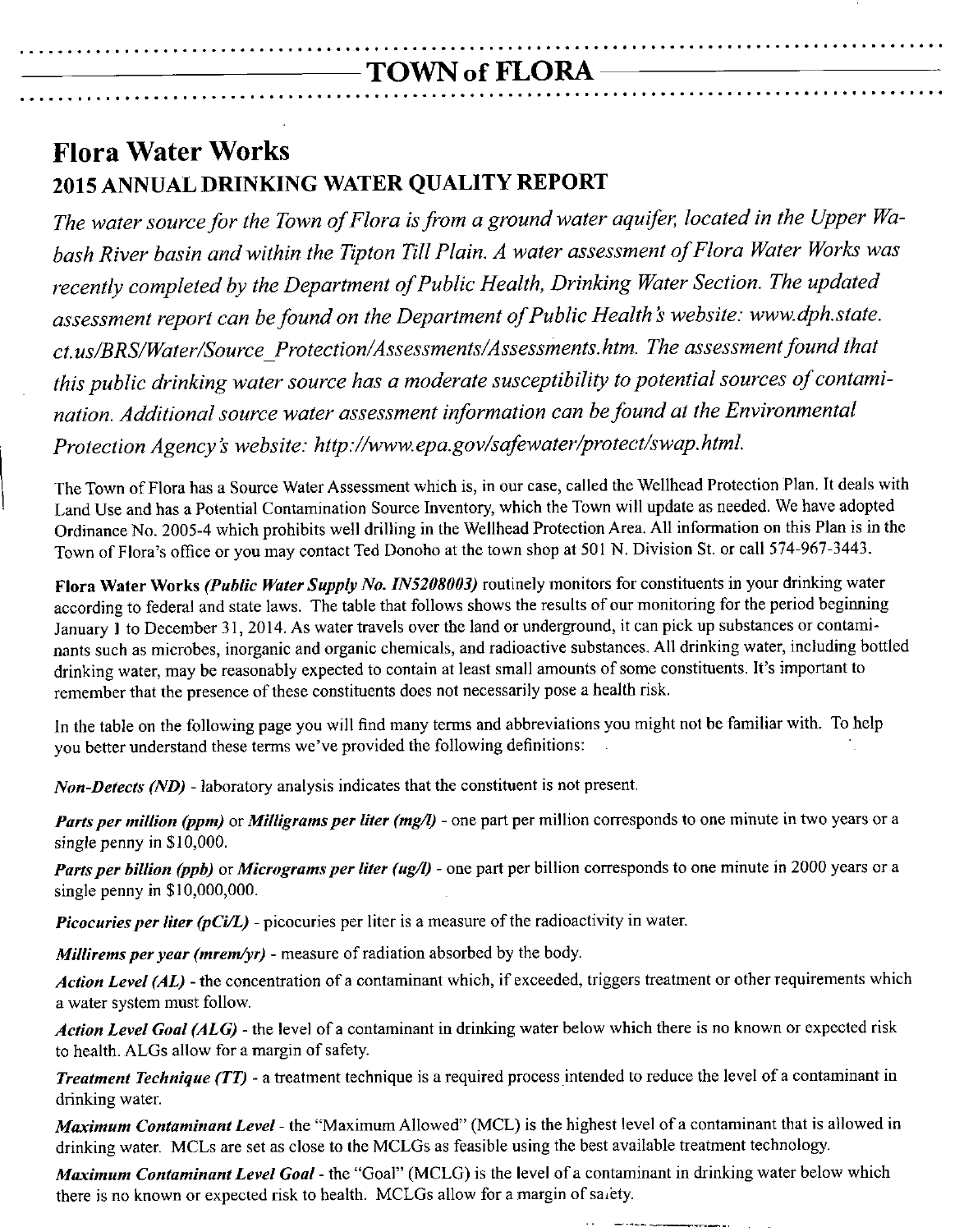# *Test Results*

### 2015 ANNUAL DRINKING WATER QUALITY REPORT

| Contaminant                                    | Measurement        |                         | MCLG MCL Violate |                | <b>Likely Source of Contamination</b>                                                                                          |
|------------------------------------------------|--------------------|-------------------------|------------------|----------------|--------------------------------------------------------------------------------------------------------------------------------|
| <b>Inorganic Contaminants</b>                  |                    |                         |                  |                |                                                                                                                                |
| Barium (2014)                                  | $.09$ ppm          | $\overline{2}$          | $\overline{2}$   | No.            | Discharge of drilling wastes; discharge from<br>metal refineries; erosion of natural deposits                                  |
| Fluoride (2014)                                | .94 ppm            | $\overline{\mathbf{4}}$ | 4                | No.            | Erosion of natural deposits; water additive<br>that promotes strong teeth; discharge from<br>fertilizer and aluminum factories |
| Copper (7/25/2012)                             | .406 ppm           |                         | 1.3 AL= $1.3$ No |                | Erosion of natural deposits; leaching from<br>wood preservatives; corrosion of household<br>plumbing systems                   |
| Nickel (7/27/2012)                             | $.01 \text{ mg}/l$ | $\cdot$ 0.              |                  |                | 0.1 No - Possible waste-runoff-from industry.                                                                                  |
| Lead (7/25/2012)                               | 4 ppb              | $\mathbf{0}$            | $AL=15$ No       |                | Corrosion of household plumbing systems;<br>erosion of natural deposits                                                        |
| <b>Residual Disinfectant</b>                   |                    |                         |                  |                |                                                                                                                                |
| Chlorine (2014)                                | 1 ppm              | 4 (MRDLG)4 (MRDL) No    |                  |                | Water additive (disinfectant) used to control                                                                                  |
|                                                |                    |                         |                  |                |                                                                                                                                |
| Cyanide (2011)                                 | <b>ND</b>          |                         |                  |                | microbiological organisms                                                                                                      |
|                                                |                    |                         |                  |                |                                                                                                                                |
|                                                |                    |                         |                  |                | <b>Synthetic Organic Contaminants including Pesticides and Herbicides - ND</b> (7/27/2012)                                     |
| Volatile Organic Contaminants - ND (7/27/2012) |                    |                         |                  | No             |                                                                                                                                |
| <b>Unregulated Contaminants</b>                |                    |                         |                  | N <sub>0</sub> |                                                                                                                                |
| Sodium (8/8/2012)                              | $8.7$ mg/l         |                         |                  | No             | Erosion of natural deposits; leaching                                                                                          |
| Disinfection Byproducts & Precursors           |                    |                         |                  |                |                                                                                                                                |
| Total Haloacetic Acids (2014)                  | 9.6-9.8 ppb        | NA.                     | 60               | N <sub>0</sub> | By-product of drinking water chlorination                                                                                      |

Nitrate in drinking water at levels above 10 ppm is a health risk for infants of less than six months of age. High nitrate levels in drinking water can cause blue baby syndrome. Nitrate levels may rise quickly for short periods of time because of rainfall or agricultural activity. If you are caring for an infant you should ask advice from your health care provider.

Some people who drink water containing trihalomethanes in excess of the MCL over many years experience problems with their liver, kidneys, or central nervous systems, and may have increased risk of getting cancer.

Infants and young children are typically more vulnerable to lead in drinking water than the general population. If present, elevated levels of lead can cause serious health problems, especially for pregnant women and young children. Lead in drinking water is primarily from materials and components associated with service lines and home plumbing. Flora Water Works is responsible for providing high quality drinking water, but cannot control the variety of materials used in plumbing components. When your water has been sittmg for several hours; you can minimize the potential for Ie-adexposure by flushing your tap for 30 seconds to 2 minutes before using water for drinking or cooking. If you are concerned about lead in your water, you may wish to have your water tested. Information on lead in drinking water, testing methods, and steps you can take to minimize exposure is available from the Safe Drinking Water Hotline at 1-800-426-4691 or at http://www.epa.gov/safewater/le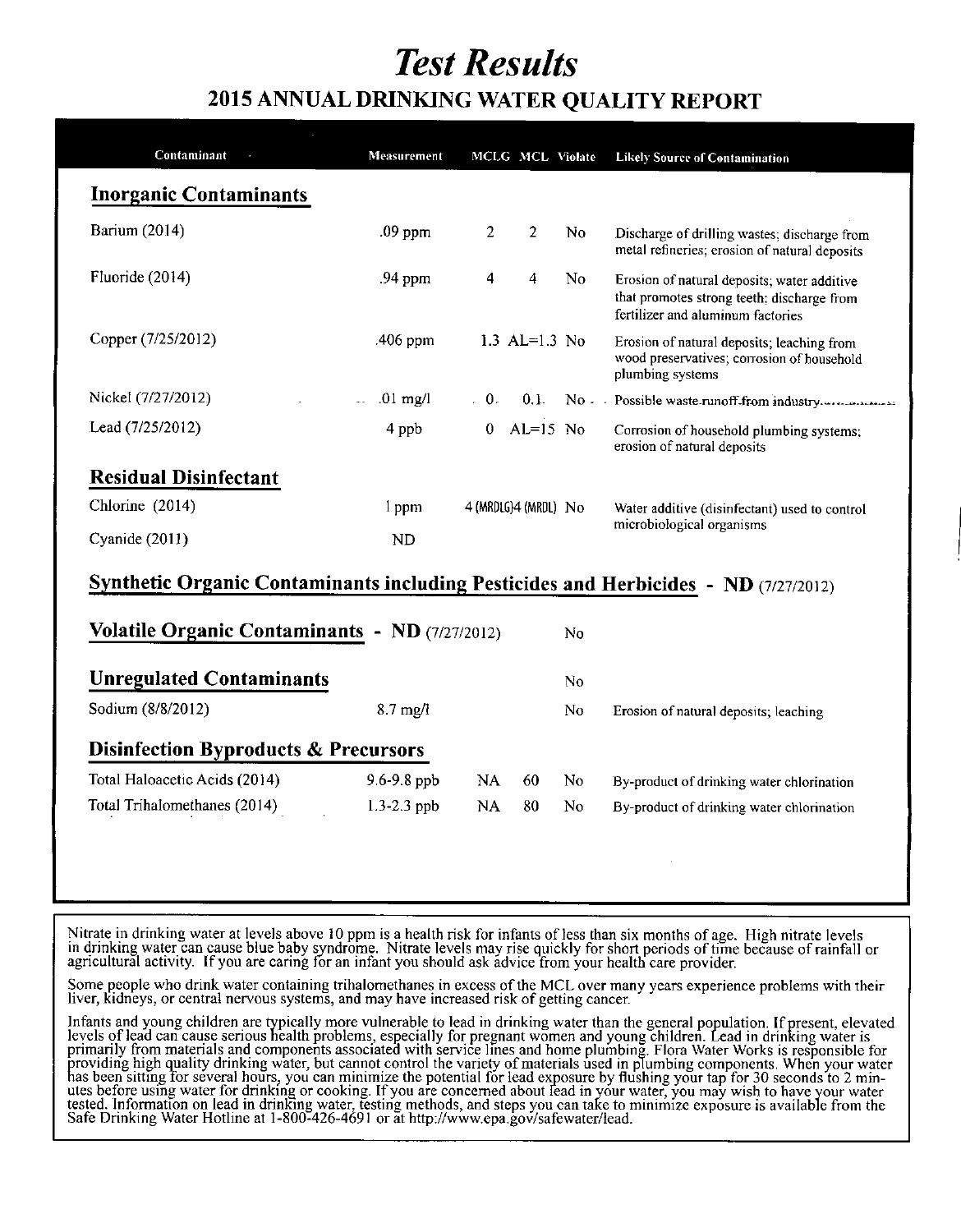As vou can see by the table, our system had no violations. We're proud that your drinking water meets or exceeds all Federal and State requirements. We have learned through our monitoring and testing that some constituents have been detected. The EPA has determine that your water IS SAFE at these levels.

All sources of drinking water are subject to potential contamination by substances that are naturally occurring or man made. These substances can be microbes, inorganic or organic chemicals and radioactive substances. All drinking water, including bottled water, may reasonably be expected to contain at least small amounts of some contaminants. The presence of contaminants does not necessarily indicate that the water poses a health risk. More information about contaminants and potential health effects can be obtained by calling the Environmental Protection Agency's Safe Drinking Water Hotline at 1-800-426-4691.

The sources of drinking water (both tap water and bottled water) include rivers, lakes, streams, ponds, reservoirs, springs and wells. As water travels over the surface of land or through the ground, it dissolves naturally-occurring minerals and, in some cases, radioactive material, and can pick up substances resulting from the presence of animals or from human activity. Contaminants that may be present in source water include:

- Microbial Contaminants such as viruses and bacteria, which may come from sewage treatment plants, septic systems, agricultural livestock operations, and wildlife
- Inorganic Contaminants such as salts and metals, which can be naturally-occurring or result from urban storm runoff, industrial or domestic wastewater discharges, oil and gas production, mining, or farming
- Pesticides and Herbicides which may come from a variety of sources such as agriculture, storm water runoff, and residential uses
- Organic Chemicals including synthetic and volatile organic chemicals, which are by-products of industrial processes and petroleum production, and can also come from gas stations, urban storm water runoff, and septic systems
- Radioactive Materials which can be naturally-occurring or be the result of oil and gas production and mining activities

In order to ensure tap water is safe to drink, the EPA prescribes regulations that limit the amount of certain contaminants in water provided by public water systems. Food and Drug Administration (FDA) regulations establish limits for contaminants in bottled water, which must provide the same protection for public health.

#### MCL's are set at very stringent levels. To understand the possible health effects described for many regulated contaminants, a person would have to drink 2 liters of water every day at the MCL level for a lifetime to have a one-in-a-million chance of having the *described health effect.*

- Beta/photon emitters certain minerals are radioactive and may emit forms of radiation known as photons and beta radiation. Some people who drink water containing beta and photon emitters in excess of the MCL over many years may have an increased risk of getting cancer.
- Alpha emitters certain minerals are radioactive and may emit a form of radiation known as alpha radiation. Some people who drink water containing alpha emitters in excess of the MCL over many years may have an increased risk of getting cancer.
- Barium some people who drink water containing barium in excess of the MCLover many years could experience an increase in their blood pressure.
- Copper copper is an essential nutrient, but some people who drink water containing copper in excess of the action level over a relatively short amount of time could experience gastrointestinal distress, Some people who drink water containing copper in excess of the action level over many years could suffer liver or kidney damage. People with Wilson's Disease should consult their personal doctor.
- Cadmium some people who drink water containing cadmium in excess of the MCL over many years could experience kidney damage.
- Fluoride some people who drink water containing fluoride in excess of the MCL over many years could get bone disease, including pain and tenderness of the bones. Children may get mottled teeth.
- Lead infants and children who drink water containing lead in excess of the action level could experience delays in their physical or mental development. Children could show slight deficits in attention span and learning abilities. Adults who drink this water over many years could develop kidney problems or high blood pressure.
- . Nitrate infants below the age of six months who drink water containing nitrate in excess of the MCL could become seriously ill and, if untreated, may die. Symptoms include shortness of breath and blue baby syndrome.

Nitrates: As a precaution we always notify physicians and health care providers in this area if there is ever a higher than normal level of nitrates in the water supply.

Lead: Lead in drinking water is rarely the sole cause of lead poisoning, but it can add to a person's total lead exposure. All potential sources of lead in the household should be identified and removed, replaced or reduced.

In our continuing efforts to maintain a safe and dependable water supply it may be necessary to make improvements in your water system. The costs of these improvements may be reflected in the rate structure. Rate adjustments may be necessary in order to address these improvements.

Thank you for allowing us to continue providing your family with clean, quality water this year. In order to maintain a safe and dependable water supply we sometimes need to make improvements that will benefit all of our customers. These improvements are sometimes reflected as rate structure adjustments, Thank you for understanding.

Some people may be more vulnerable to contaminants in drinking water than the general population. Immuno-compromised persons such as persons with cancer undergoing chemotherapy, persons who have undergone organ transplants, people with HIV/AIDS or other immune system disorders, some elderly, and infants can be particularly at risk from infections. These people should seek advice about drinking water from their health care providers. EPA/CDC guidelines on appropriate means to lessen the risk of infection by cryptosporidium and other microbiological contaminants are available from the Safe Drinking Water Hotline (800) 426-4691.

#### Please call our office if you have questions.

According to Ted Donoho, "We at Flora Water Works work around the clock to provide top quality water to every tap. We ask all our customers help us protect our water sources, which are the heart of our community. Please keep watch for any strange vehicles around our water plant area and notify us in that event. Our way of life and our children's future depend on everyone being aware of their *surroundmgs.*